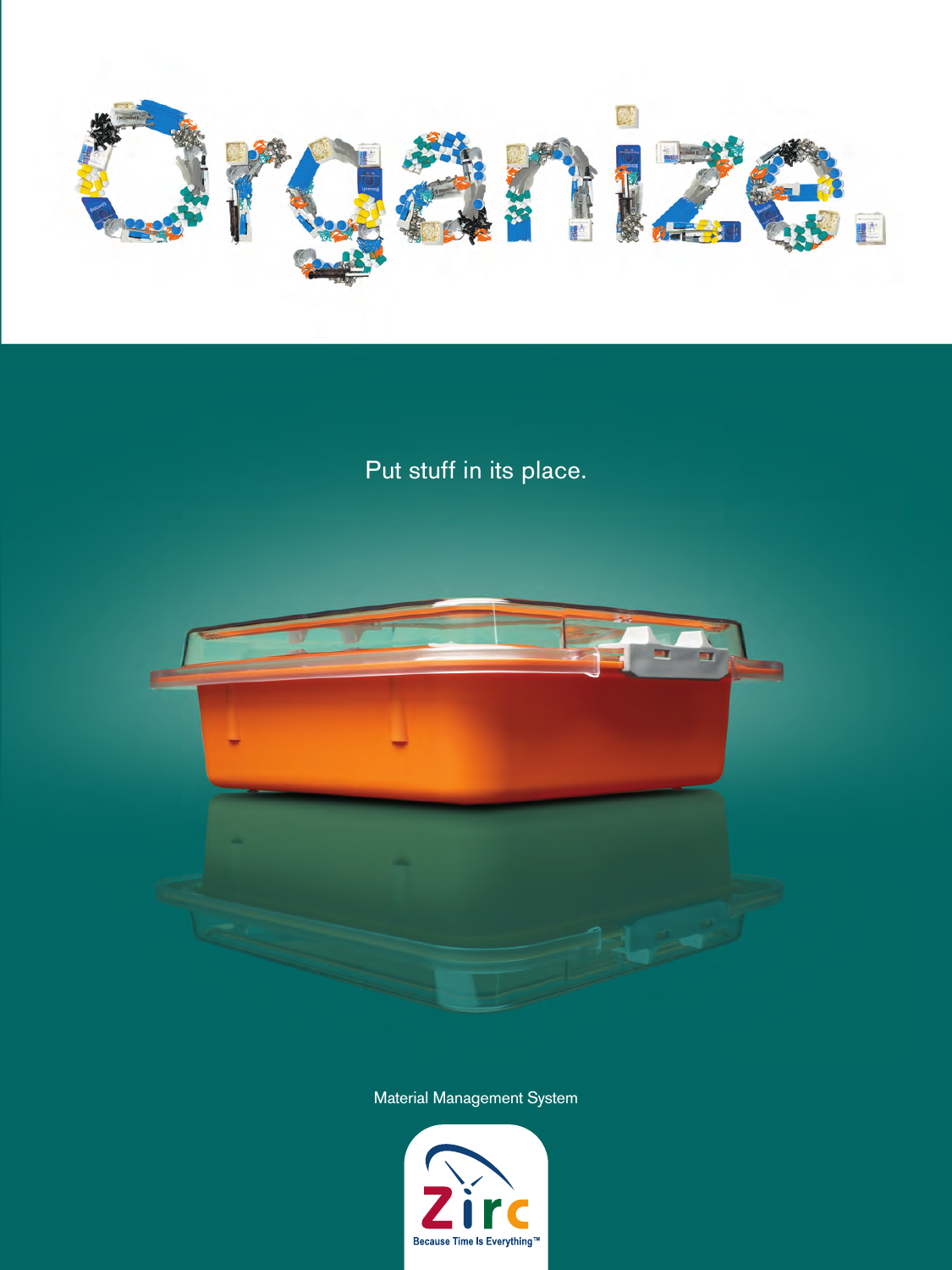# **Don't Agonize...**

- Do you have more materials to keep track of than ever before?
- Are your materials often hard to access during procedures?
- Does running out of materials during a procedure cause big-time stress?
- Does trying to re-organize your materials on your own take too much time?
- Could your operatory and sterilization areas be more attractive?
- Could your asepsis regarding materials stand some improvement?

# **Organize.**

- Zirc can help you get organized with much less time and less cost than you might think.
- You'll be amazed at the results:
	- Increased productivity
	- Allows you to maintain less inventory of materials
	- A more attractive operatory
	- Reduced stress

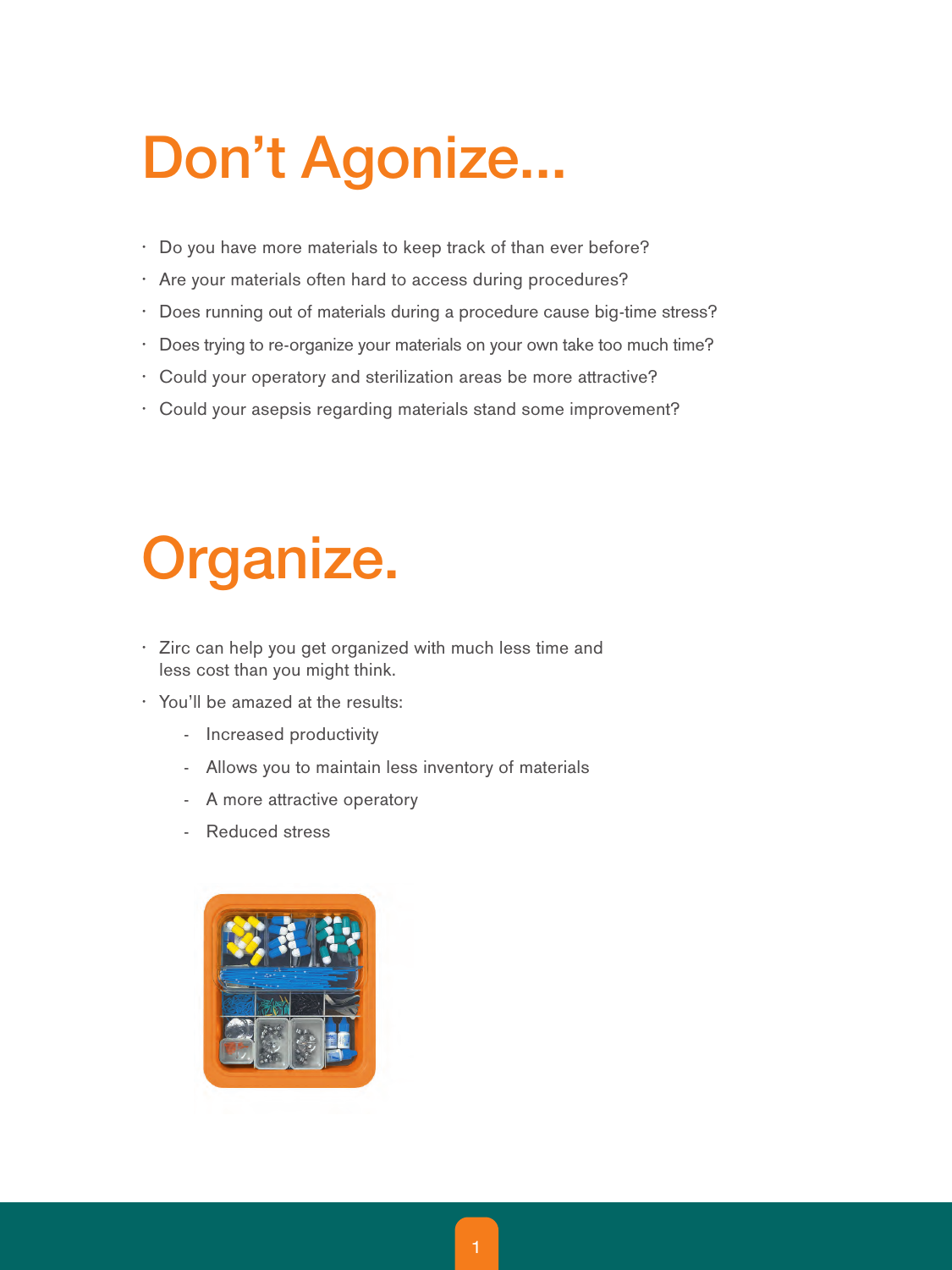### **Four Reasons to Use the Material Management System**

| <b>Convenience:</b> | For each procedure, all the materials you need are in<br>one tub that moves easily from operatory to operatory.                      |
|---------------------|--------------------------------------------------------------------------------------------------------------------------------------|
| <b>Simplicity:</b>  | Everyone in the office knows which tub is for which procedure.                                                                       |
| <b>Efficiency:</b>  | No wasted time having to leave the operatory and run<br>to get missing materials.                                                    |
| <b>Economy:</b>     | Fill up each tub and stock it in one central location,<br>instead of stocking multiple sets of materials<br>in multiple operatories. |

#### **Material Management System Colors**



# **Look at the Impact the Material Management System Is Having at the Carolina Smile Center in Fort Mill, SC:**

"Zirc's system has been the answer to our organizational problems. Having all the materials relevant to a procedure makes the doctor happy and the team successful. Efficiency at the chair equals money...Zirc's tub and bin system is the way to go!"

- Hollie Bryant, Dental Assistant

"Zirc's tub and bin system has saved me money on materials and time at the chair. And for the first time, I can now easily find the materials on my own if I'm ever working without my assistant."

- Jeff T. Blank, DMD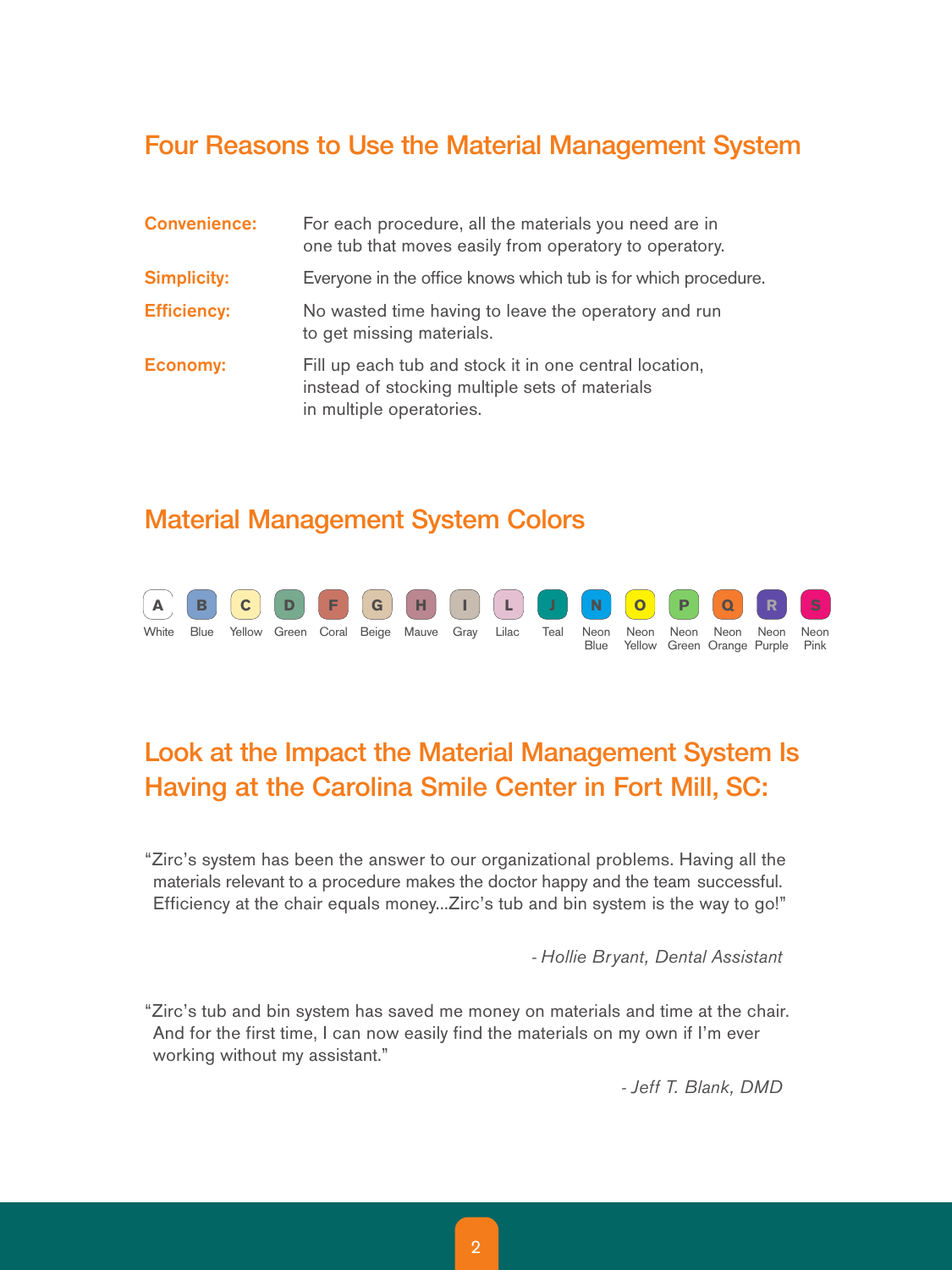## **Choose a Tub Color for Each Procedure**

Note: For all tubs below except the Composite Tub, a slide tray is shown to the right of the tub. For the Composite Tub, the slide tray is shown inside the tub.



#### Endo Tub

Endo Files | Endo Stoppers | Endo Rinse Syringe with Tip | Rubber Dam | Clamps | Cotton Rolls | Cotton Pellets Bite Stick | Endo Cement | Reamers | Gutta Percha | EndoREZ | Parachlorophenol | Formo-Cresol | CAVIT



#### Composite Tub

Primer Bond | Etch | Matrix Tofflemire Bands | Cotton Rolls | Floss | Gauze | Shades of Capsule Composite Composite Gun | Gluma | Occlusal Indicator Paper | Discs and Sanding Strips | Matrix Clamps with Forceps



#### Sealants Tub

Cotton Roll | Gauze | Dry Angle | Etch with Tips | Sealant with Tip | Brush Tips | Micro Tips Applicator | Well Pumice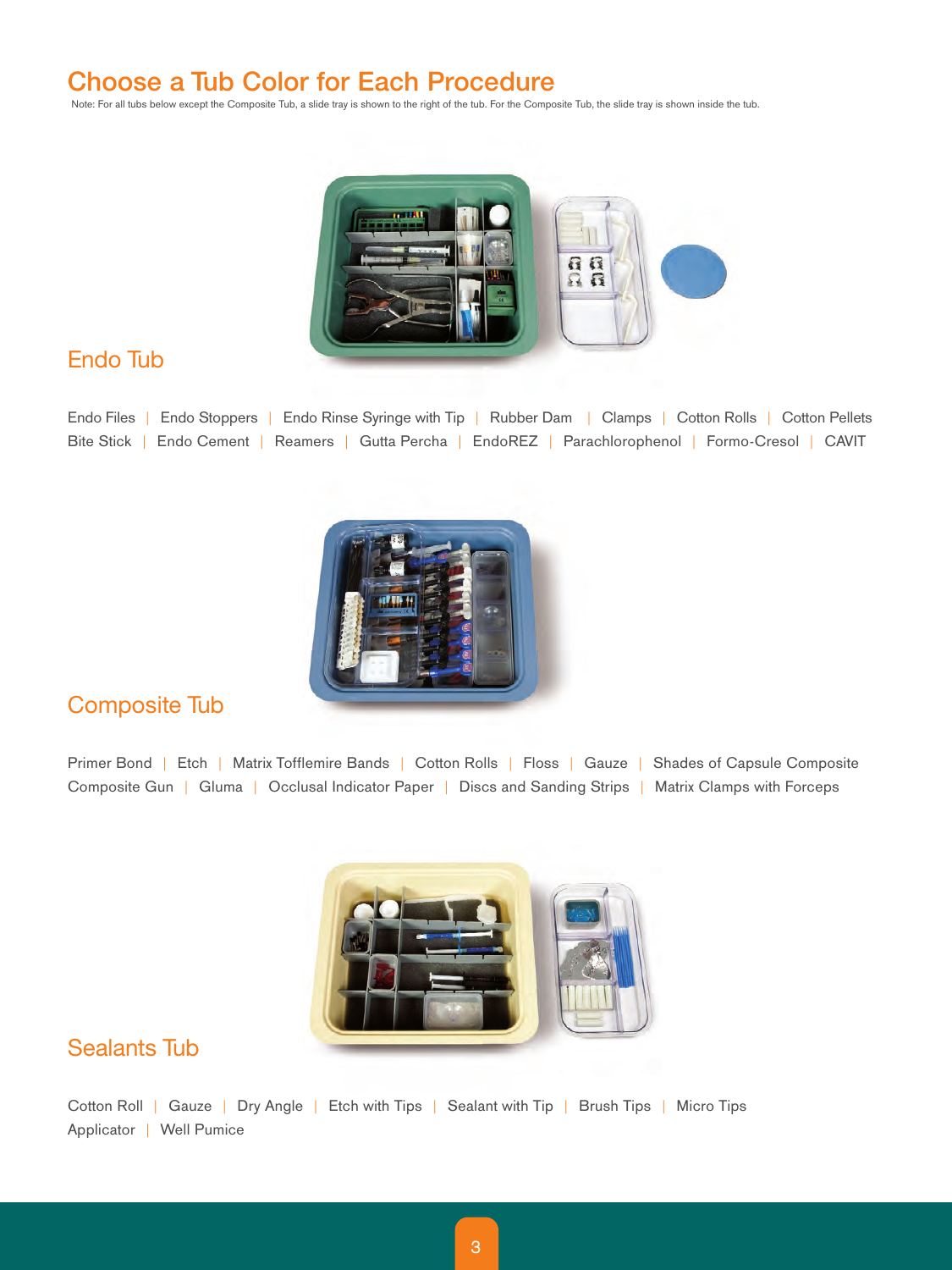

#### Amalgam Tub

Cotton Rolls | Gauze | Floss | Amalgam Capsule | Amalgam Well | Matrix Tofflemire Bands Band Holder | Occlusal Indicator Paper | Copalite | Dyca | Gluma | Rubber Dam & Clamps



#### Crown Prep Tub

Cotton Rolls | Dry Angles | Bite Stick | Occlusal Indicator Paper | Floss | Temporary Bond | Impression Tray Temporary Crowns | Forceps for Crown Removal | Hemostat Liquid (Stops Bleeding) | Shade Guide Gingival Cord | Build-Up Material (Core Paste) | Cement



#### Veneer Tub

Cotton Rolls | Dry Angles | Saline | Mixing Tips | Temporary Crown Gloss | Mixing Tips Shade Guide | Consepsis with Tips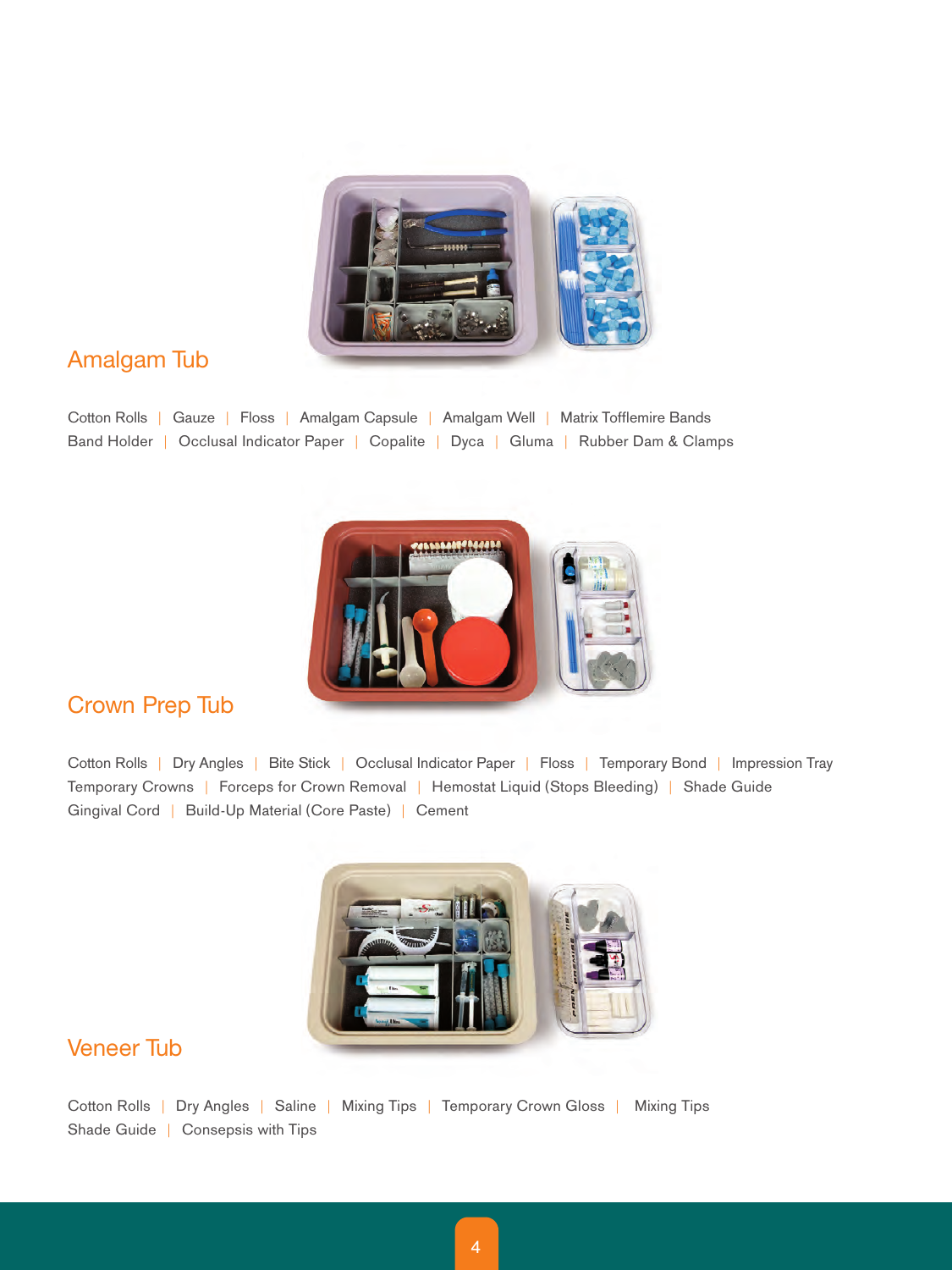# **Three Steps to Increased Productivity**

#### One: Material Set-Up



- 1. Collect all the materials for each procedure.
- 2. Cut dividers to the appropriate sizes.

### Two: Tub Assembly



- 1. Make a small pile of each type of material (small cups, brushes, clamps, cotton pellets, prophy angle tips, prophy paste, pumice, syringe tips, implant tips, etc.) that will go into the tub.
- 2. For each material, determine which type of container it will be placed in within the tub. There are six kinds of containers (all shown on page 6).
- 3. Place the materials inside their respective containers.
- 4. Place the containers inside the tub.

#### Three: Storage of Tubs



- 1. Store tubs in either the 8-position rack (holds 4 tubs and covers) or the adjustable rack (holds 3 tubs and covers).
- 2. The racks can fit into cabinetry or on countertops.
- 3. The stocked tubs may be stored in central sterilization (which allows you to stock everything in one location), or in each operatory.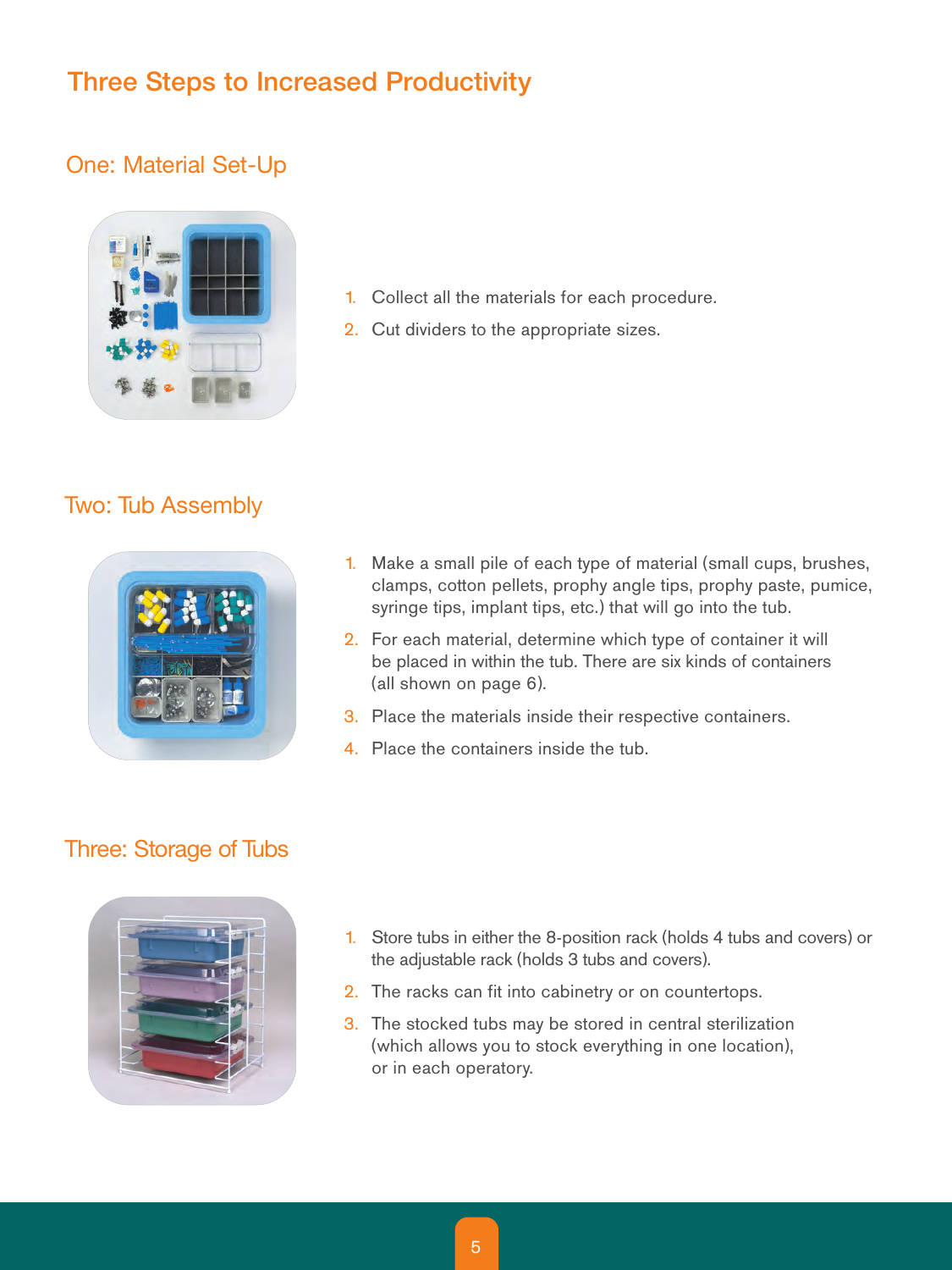### **Tub Line of Products**



Complete Tub Procedure Tub | Tub Liner | Tub Divider Locking Tub Cover | Cup/Cover Single Cup/Cover Double | Divided Slide Tray 20Z455\_\*



Procedure Tub Shown with locking cover. Tub: 20Z463\_\* | Cover: 20Z459

\*Last letter (A-S) in item code corresponds to tub color. See page 2.



Syringe Composite Organizer

Stores and organizes composite materials. Syringe holder allows storage for up to 40 syringe tubes with additional 10-unit add on. 20Z485



Capsule Composite Organizer Stores and organizes composite materials. Clip-on holder allows you to separate composite for quick access during procedure. 20Z475



Dividers with Non-Slip Liner Dividers for the bottom of the tub can be customized as needed. Dividers: 20Z461 | Liner: 20Z462



Divided and Flat Slide Trays Fits into procedure tubs and sits on the rim to allow for storage underneath. Divided: 20Z466 | Flat: 20Z467



Tub Insert Designed to fit inside the tub on the rim allowing for storage underneath. The divider features 10 compartments for easy organization. 20Z465



Single and Double Cups w/Covers Can be used in drawers, on trays, etc. for small easy-to-loose items. Covers are transparent. Comes in Gray only.

Single: 20Z471 | Double: 20Z472



Syringe 20-Unit Stand Stands up for easy access to composite. Lays flat to fit inside a tub or drawer. Holds up to 20 syringes. 20Z487



Syringe Clip-On Holder Allows quick access to composite during procedure. Conveniently clips to side of tub or set-up tray. 20Z488



Capsule Clip-On Holder Allows quick access to composite during procedure.

Conveniently clips to side of tub or set-up tray. Holds 8 capsules, 4 syringe tubes and capsule/gun dispenser. 20Z476



#### Long tub Cup and Cover

Provides 5 storage compartments. Dividers are removable for customization. Stores capsules, discs, abrasive strips, wedges, matrix bands, etc. 20Z473